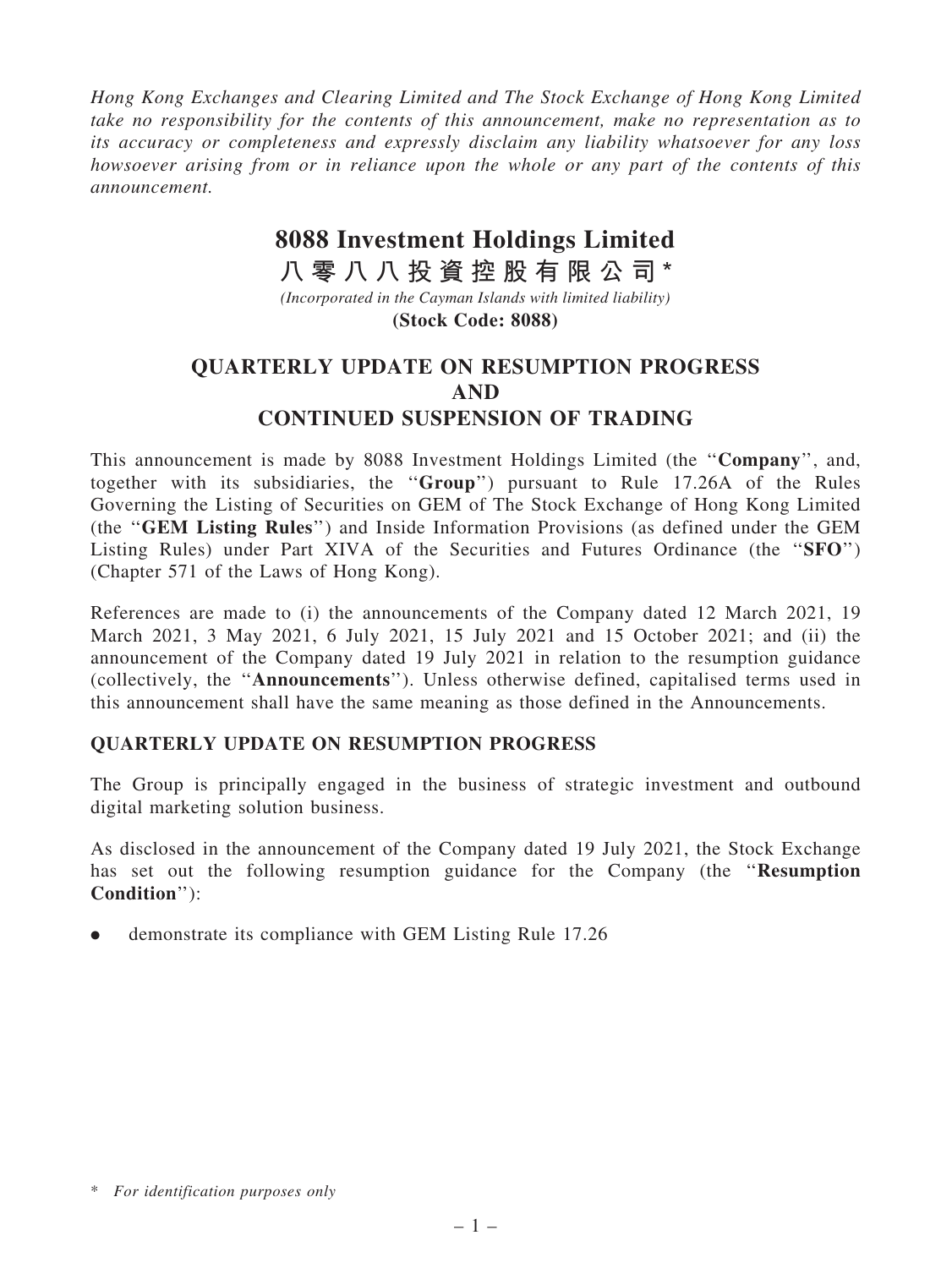The Company is currently taking appropriate steps to fulfill the Resumption Condition. The Group will continue to review its existing businesses and its financial position from time to time and is committed to improving the existing business operations and identifying potential business to expand its source of income in order to maximise the return to the Shareholders. As disclosed in the third quarterly results announcement of the Company published on 5 November 2021, the Group's unaudited total revenue for the nine months ended 30 September 2021 amounted to approximately HK\$18,488,000 (same period in 2020: HK\$3,506,000), which represented an increase of approximately 4.3 times compared with the corresponding period in 2020. The Group recorded an unaudited loss before taxation of approximately HK\$24,855,000 for the nine months ended 30 September 2021 (same period in 2020: HK\$68,102,000), representing a decrease of loss of approximately 64% compared with the corresponding period in 2020. The Company also recorded an unaudited loss attributable to owners of the Company of approximately HK\$24,763,000 for the nine months ended 30 September 2021 (same period in 2020: HK\$67,558,000), representing a decrease of loss of approximately 63% compared with the corresponding period in 2020.

As the Board has been closely monitoring the market trends and observed the growth in outbound digital marketing industry in the People's Republic of China (the ''PRC'') over the years, the Group has therefore focused its resources on expanding into outbound digital marketing solutions and customised marketing solutions business in the PRC and overseas and will continue the Group's expansion in this business in the future. Despite the Group having recorded a substantial increase in its turnover and decrease in loss for the nine months ended 30 September 2021, the prolonged impact of COVID-19 pandemic (especially the recent spread of Omicron) may still affect the future growth of this business.

The Company is expected to publish the audited consolidated annual results of the Group for the year ended 31 December 2021 on or before 31 March 2022.

Further announcement(s) will be made by the Company on the progress of the resumption as and when appropriate and in accordance with the requirements of the GEM Listing Rules.

The Directors wish to emphasise that notwithstanding the suspension of trading of the Shares on GEM, the Company has complied, and will continue to comply, with is continuing obligations under the GEM Listing Rules, including but not limited to the rules applying to notifiable and/or connected transactions and the publication of periodic financial results and reports, and the inside information required to be disclosed under Part XIVA of the SFO.